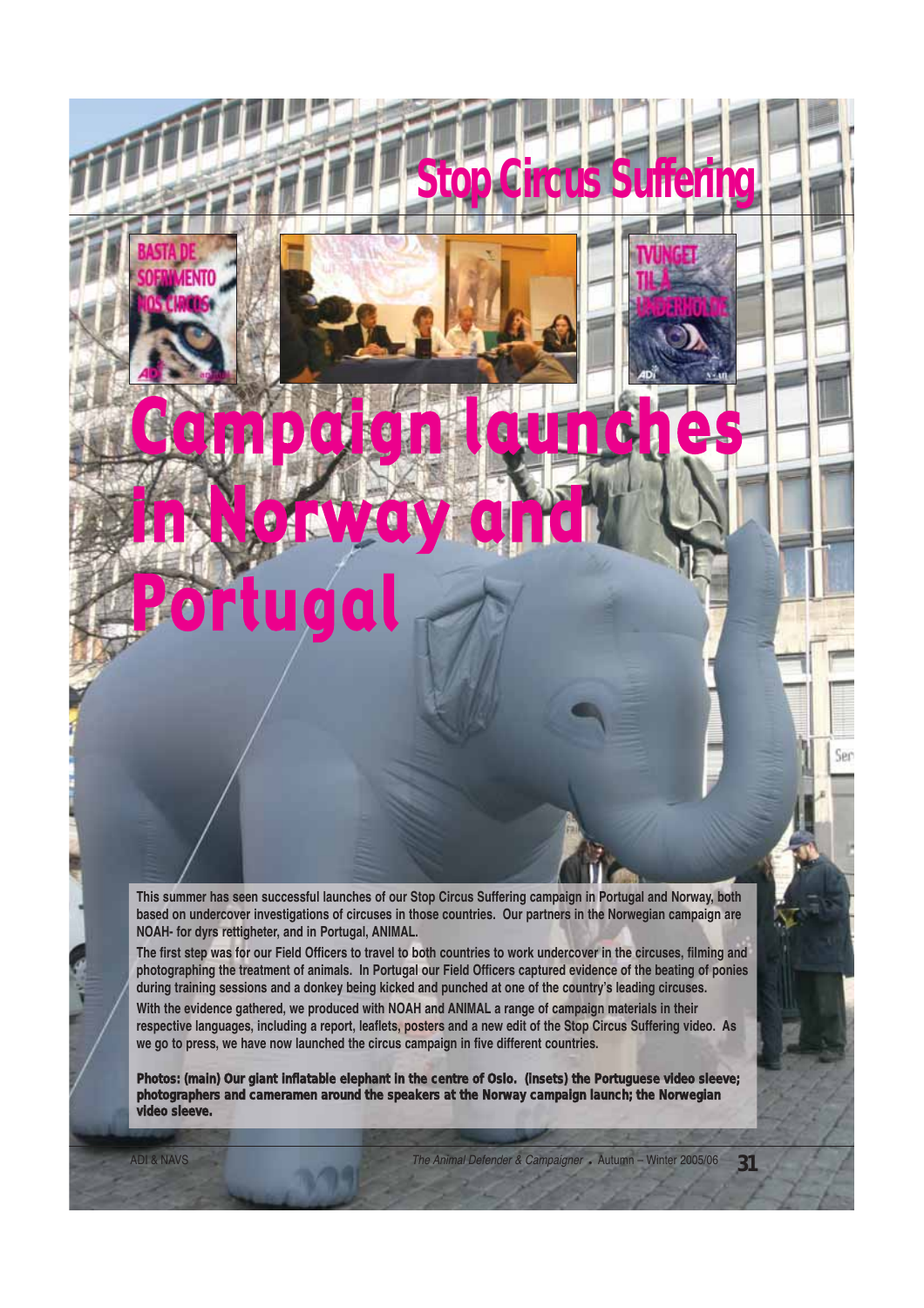## **Stop Circus Suffering**



"Elephants in circuses are confined and chained for hours, are bought and sold, separated from companions, and frequently moved about. An elephant´s place is in the wild with its relatives and companions. The totally unnatural

existence for captive elephants in a circus is a travesty and to allow this practice to continue is unjustified and unethical"

**Joyce Poole, elephant communication expert.**

"This video demonstrates clearly that shows involving performing animals, especially with the kind of cruelty we have seen, are at odds with the nature of animals and causes them an immense suffering." **Gonçalo Pereira, veterinary surgeon and researcher in clinical ethology and animal welfare.**



"For human performers entertaining is fun, but animals are confined and forced to entertain. Animals should be free, not in cages on vehicles at a circus. I urge everyone to watch this new video and only support animal-free circuses."

"In this video, we have witnessed very obvious signs of severe suffering," **Augusta Gaspar, professor of ethology.**

**Mari Vestbø, singer.**

"Circus animals endure severe physical and social deprivation, which is evident through their stereotypic behaviours. Animal circuses are anti-education and a perfect example of unnecessary suffering," **Constança Carvalho, psychologist and researcher in ethology.** 



"As an actor my world is the stage. But the stage is not the world of animals - their world is nature. Circus animals are performers against their will. I support the call for animal-free circuses," **Karl Sundby, actor.**





#### Action in Norway

When Odd Harald Eidsmo and Siri Martinsen from NOAH contacted us about becoming a partner in the Stop Circus Suffering campaign, we knew this would highlight how animals travel with circuses in inappropriate climates. In Norway, elephants suffer terribly in circuses.

In April, our new video and campaign materials were launched with a press conference in the centre of Oslo.

Our giant inflatable elephant was put up in the main square, whilst NOAH supporters distributed leaflets, and inside at the press conference our new Norwegian video Tvunget til å underholde (literally "Forced to entertain") was screened in full. Members of the audience wept as the disturbing images appeared on screen.

A number of Norwegian celebrities are backing the campaign, including: Leading cartoonist Lise Myhre (creator of Nemi – cartoon strip published in the UK and other countries); actress Ane Dahl Torp; actor Karl Sundby; and singer Mari Vestbø who was a finalist in Norway's equivalent of "Pop Idol". Renowned expert in elephant communication, Joyce Poole, who has studied elephants for over 30 years, also addressed the meeting, along with Siri Martinsen of NOAH and Tim Phillips of ADI.

A Norwegian Government White Paper on animal welfare had concluded that the natural needs of animals must be taken into account, therefore this is the central theme of the campaign. The launch attracted great interest, and Norwegian Government officials are now talking to NOAH about the campaign.





**32**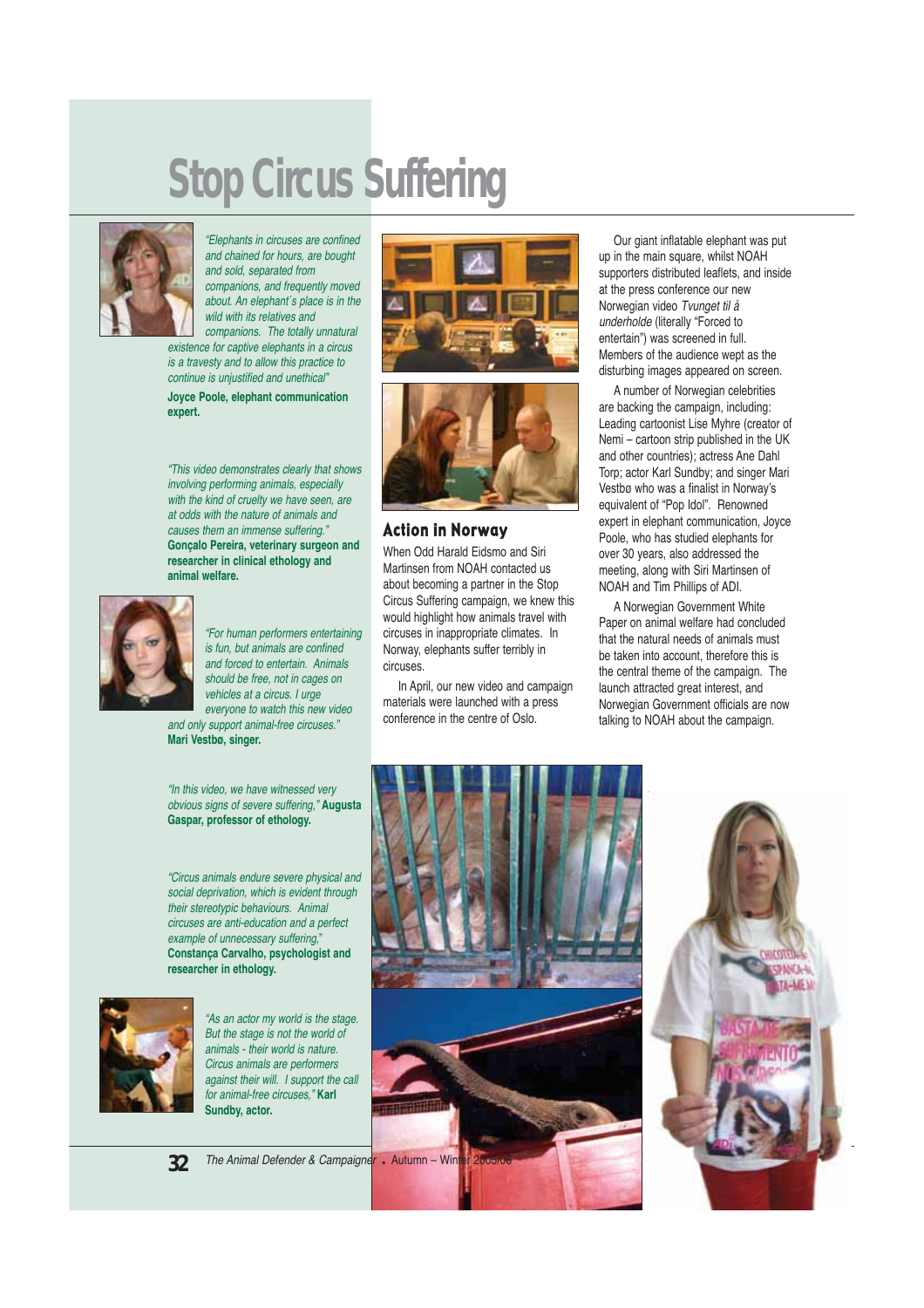# **Stop Circus Suffering**

### Action in Portugal

In the summer of 2003, we received a tip off from a tourist about a polar bear touring with a Portuguese circus. One of our Field Officers was quickly on the scene to gather video and photographic evidence – the bear was living in a beastwagon in the sweltering summer sun with just a domestic fan for cooling. We began working with Miguel Moutinho, the Executive Director of ANIMAL, to see if legal action could be taken against the circus, but unfortunately it disappeared.

This year, ADI and ANIMAL resolved to end the use of animals in circuses in Portugal. In June a team of Field Officers trailed eleven circuses all over the country, for a month, including a job with Circo Soledad Cardinali. The Cardinali family are the Portuguese equivalent of the Chipperfields in the UK. Soledad is the sister of Victor Hugo Cardinali, the owner of the country's biggest circus. This is the most comprehensive study of Portuguese circuses ever undertaken.

Portuguese circuses target the tourists, especially in August in the Algarve. A Field Officer therefore returned in August to monitor the animals



living in cages on lorries in very hot temperatures, often over 35°C. As the top tourism-generating country for Portugal, the UK accounts for 31.8% of tourists in the area – nearly 2 million.

Our investigations found animals living in inadequate, deprived and unnatural conditions. Severe confinement, a consistent factor with travelling animal circuses all over the world, was compounded by lack of space to exercise or to perform natural behaviours and lack of social interaction with their own species. There was

inadequate provision of food and water. Examples of unnatural and inappropriate husbandry included baboons being kept alongside mountain lions.

Elephants were jabbed and struck with metal elephant hooks about the head and face; ponies were whipped repeatedly during training; a donkey was kicked; a pony was hit in the face; a pig screamed whilst a worker tried to fit a collar on it.

We also found that when circuses moved town, animals were kept in their trailers for unnecessarily long periods –

**The press conference in Portugal.**

**Opposite page: Working on the Norwegian video edit; Singer Mari Vestbø is interviewed at the Norwegian press conference.**

**Clockwise from left: Mountain lion and baboon; elephant in a Norwegian circus; campaigner in Lisbon; our report; Circo Soledad Cardinali; Circo Chen 2; Miguel Moutinho ANIMAL and Tim Phillips address the Portuguese press conference; Circo Victor Hugo Cardinali; Circo Atlas.**